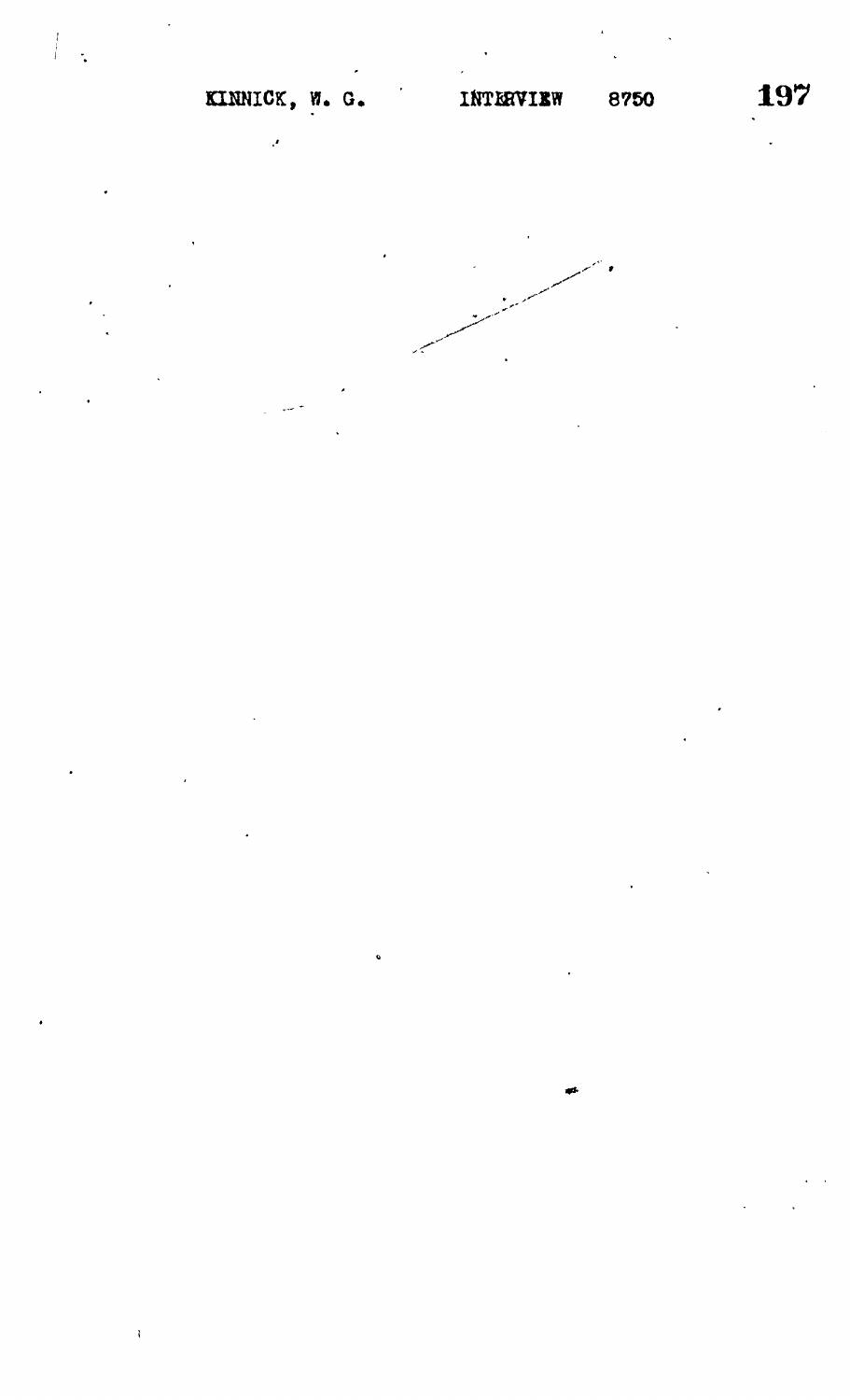KINNICK, W. G. INTERVIEW.  $-9 -$  8750

BIC-RAP-IV JOR TORES PROGRUMS AUTHITION RATION Indian-Pioneer Wistory Project for Oklahoma

Bield Worker's name Ida A. Merwin This report made on (date) October 1, 1937

 $1.$ Post fffice Address Perry, oklahoma, Route 2  $2.$ Residence eddness ( r location) une mile West of Perry  $3.$ DATE OF LADE: Thur December 124 14 Vear 1868  $4.1$ Place of birth pallas County, Iowa  $5.$ 6. Mame of Fasher John T. Kinnick Plase of birt. Indiana Other information Pioneer came on first train from Guthrie Perry. 7. Mane of litner Annis G.Kinnick Place of birth Illinois Other information about mother Buried in lowal

Totes or complete narrative by the field worker dealing with the life and stary of the pars r interviesed. Refer to Pasual for sigmsted subjects and questions. Continue on blank sheets if necessary and attach firmly to this form. Number of sheets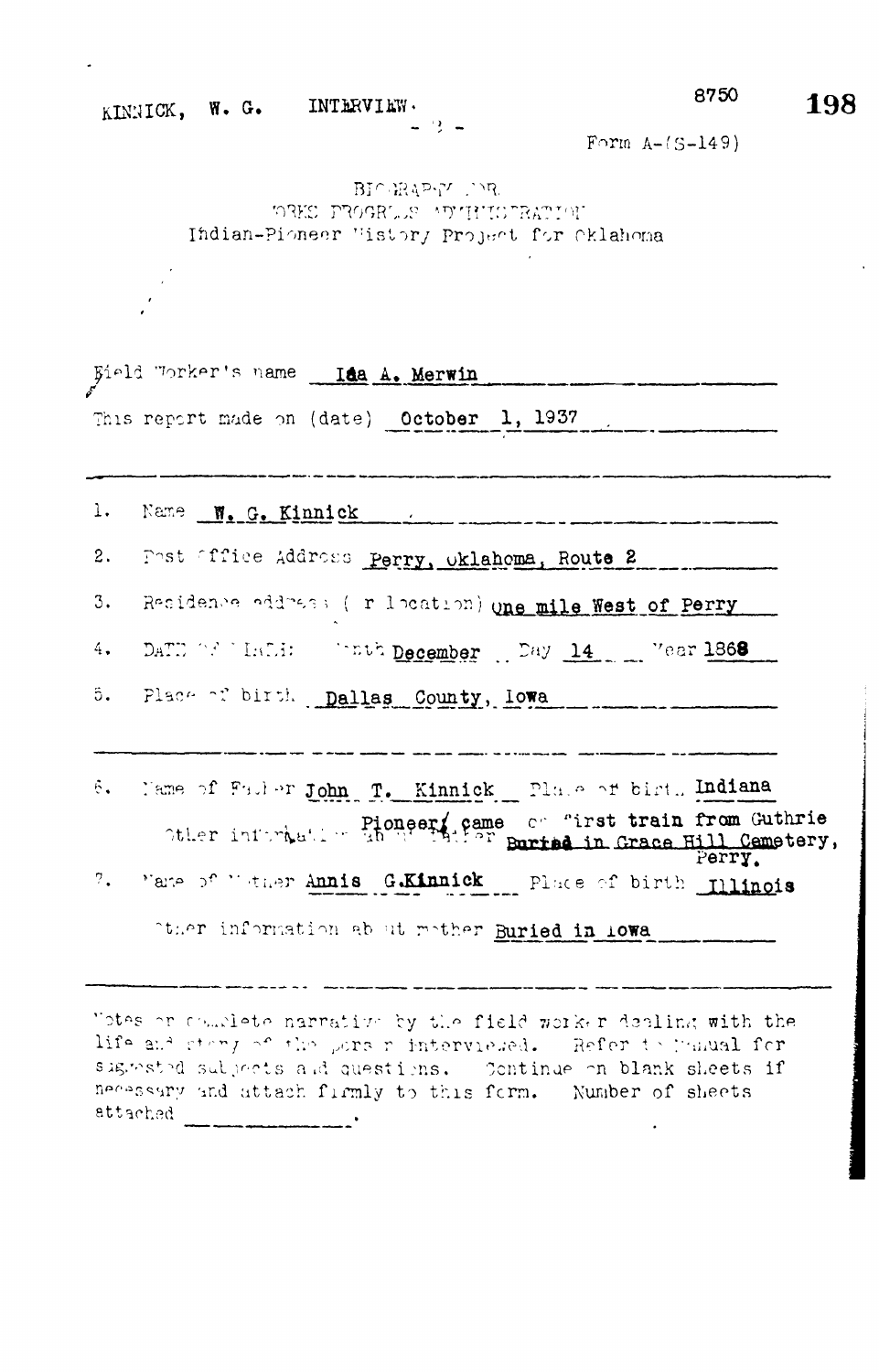Ida A. Merwln Investigator October I, 193?

> Interview with W. G. Kinnick Perry, Oklahoma.

I, W. G. Kinnick son of John T. and Annis (Graham) Xinniok^wos born in Dallas County, Iowa^ December 14, 1868.

In the Fall of 1893, I came from California by train to Amarillo, Texas, where I bought a cow pony and rode to Outhrie for the purpose of entering the race in the opening of the Cherokee Strip. Through a correspondence with my father, who lived in Iowa, he and I had arranged to meet at Guthrie and make the run together.

Upon arriving there I found he had not gotten a horse and he diaoouraged me from entering the race with the pony I had, so I sold the pony and we took the train to Perry. We were successful in getting lots in the town site.

During my travel from Amarillo, into Okla-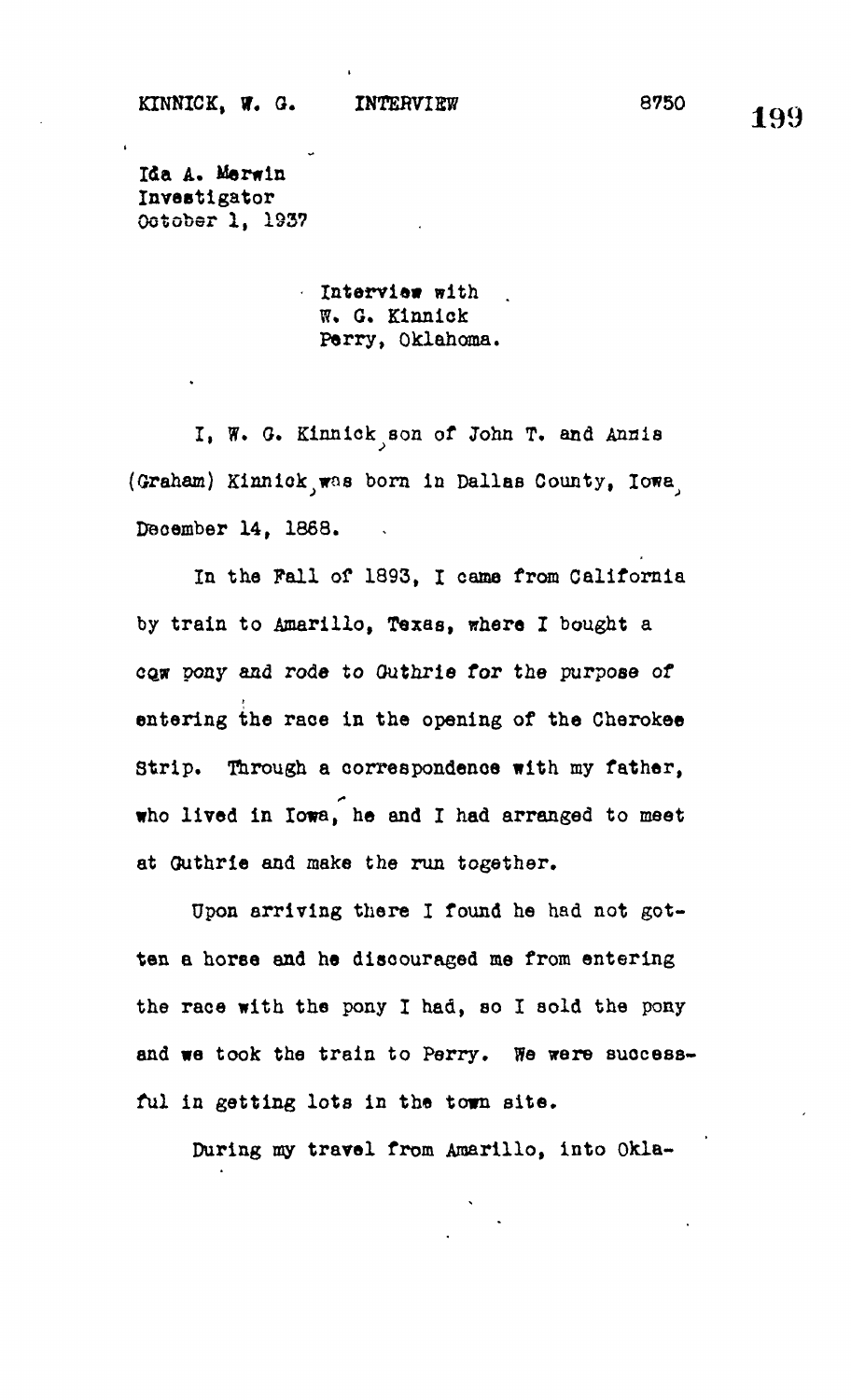**\***

200

**- 2 -**

**hocoa I was Impressed with the camp yards, where one oould keep his horses and stay for the night if he oared to; this seemed to me to be a good business to start here, so we aeoured lots on Cow Creek in the east part of the town site; a good spring was near these lots.**

**We set up our tent, which Father had brought with him and made arrangements to open a camp and feed yard; we also made it convenient for those who camped to cook their meals. This proved a very profitable business.**

**My stepmother and the family came from Iowa during the winter and we lived in the tent until a house oould be built.**

**This was a two story house and was located on D St. (now known as Delaware St.) east of the Santa Pe Depot.**

**In 1895 we bid on school land and succeeded Range in getting a quarter in Section 13, Township 81^/1 East. There was a dug-out on this land, made by**

₩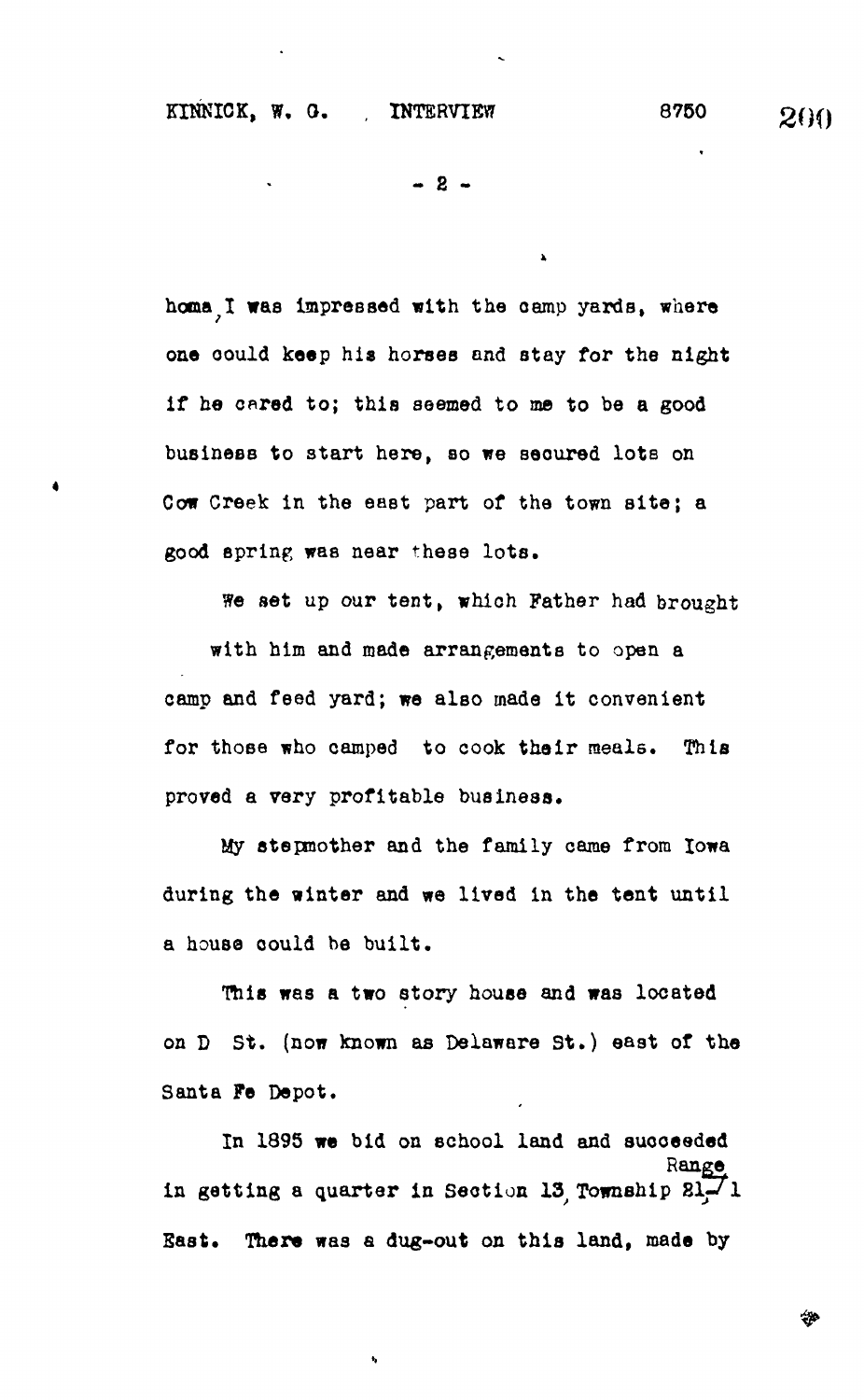**. 3 -**

**some one who had staked It during the race and later learned It was sohool land and BO could not keep It.**

**We seoured some buildings in Perry and** moved to the lease to build the improve**ments.**

**In early days if a man? owed a debt and had** any buildings that were  $\stackrel{\sim}{AB}$  pty, they could be **attached and sold at auotion to apply on the debts and that is how we got these buildings.**

I moved to the lease and "batched" there **until I was married in- 1896.**

**Father continued to run the oamp yard and in so doing, he had opportunities to buy or trade for stock which we would take to the lease and keep there until we could dispose of it.** À.

• - i

**During the second wiater I fed a car load** ÷, » **of cattle and among them were two or three teams** i **of oxen which Father had traded horses for.**

**I bought corn from others in that community**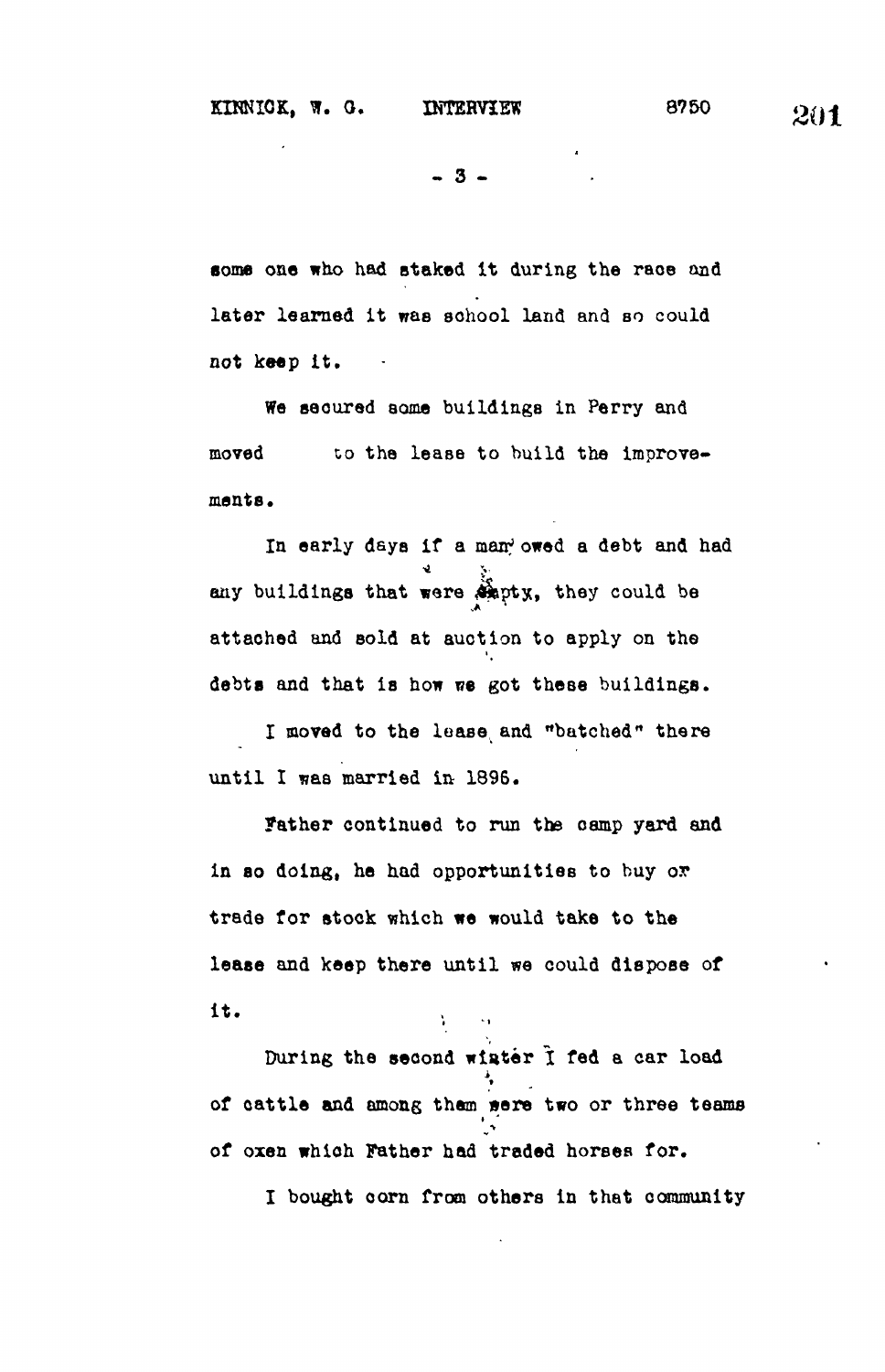**- 4 -**

**for eleven oente a bushel.**

**Our fir8t orop on the lease was kaffir and later we planted corn which was the main crop.**

I farmed this land for four years, then my **wife and I went to Colorado and after one year there, we returned to Noble Township and later traded it for the one on whioh we now have our home •**

**Shortly after the opening, I helped to build the first bridge over Cow Creek. This was built on Third Street, between C and- D was Streets. This bridga/ »ade of logs hewn with broad-axes; these logs were used for the abutments and stringers, and lumber for the floor was bought from a saw mill on Black Bear Creek about eighteen or twenty miles east of Perry.**

**This bridge was used until one was built on C street after which the old one was removed and today anyone would doubt that a bridge ever had been built there.**